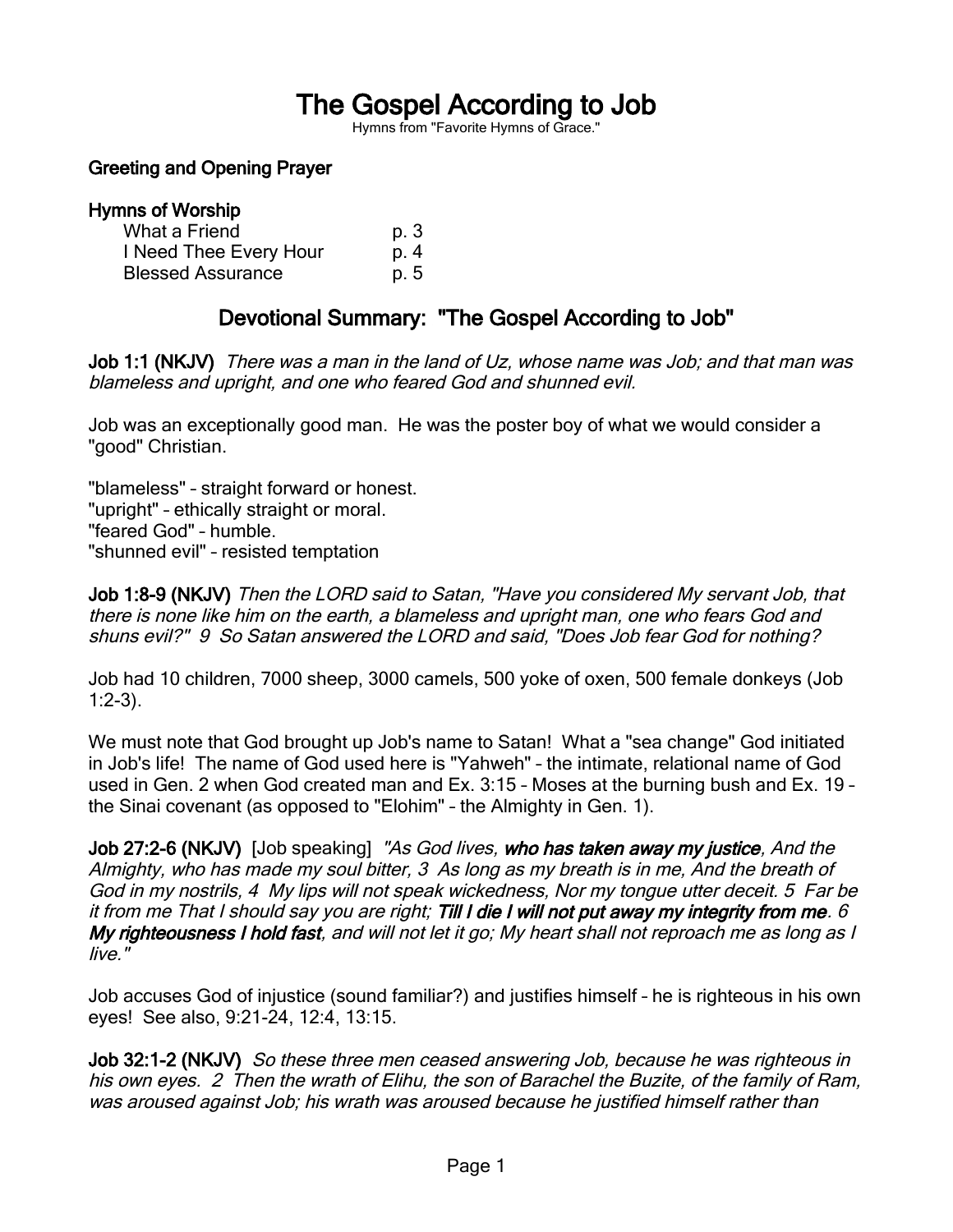God.

Elihu – the prophet in the line of Elijah and Elisha indignant because Job had "justified himself rather than God." A great prophet because he introduces God in 36:6 – chap. 37.

Job 42:6-8 (NKJV) Then the LORD answered Job out of the whirlwind, and said: 7 Now prepare yourself like a man; I will question you, and you shall answer Me: 8 Would you indeed annul My judgment? Would you condemn Me that you may be justified?"

The ultimate question from the ultimate God! God does not just condemn Job in his selfrighteousness, He does not abandon Job to his arrogance, He does business with him. God is going somewhere with all this. God always has our higher good as His object in dealing with us. It behoves us to get our head up in our dealings with Him! Man up! Woman up! Look full on the Perfection and the Infinite Power and the raw, unadulterated Love of God and do business with Him! He waits to talk with you without the facade of your self-reliance and pride.

Job 42:5-6 (NKJV) "I have heard of You by the hearing of the ear, But now my eye sees You. 6 Therefore I abhor myself, And repent in dust and ashes."

Repent: turn around, change directions diametrically. You must be born again, have a new birth, a different birth – a birth from above!

John 3:3, 6 (NKJV) Jesus answered and said to him, "Most assuredly, I say to you, unless one is born again [or, "born from above"], he cannot see the kingdom of God. 6 That which is born of the flesh is flesh, and that which is born of the Spirit is spirit."

When Job encountered God one-on-one, creature to Creator, face to face, he was forever changed! Here we can make a parallel with the difference between a blind man's understanding of color and one who sees color for himself. Until we are born from above, until we are created anew – a new creature – we do not have the capacity to "see" how hopelessly lost we are without our Savior, Jesus Christ.

2Co 5:17 (KJV) Therefore if any man be in Christ, he is a new creature: old things are passed away; behold, all things are become new.

Ga 6:15 (KJV) For in Christ Jesus neither circumcision availeth any thing, nor uncircumcision, but a new creature.

There is a story about Peter in the New Testament from which we can draw a parallel with our lesson from Job:

Matthew 14:26-32 (NKJV) And when the disciples saw Him walking on the sea, they were troubled, saying, "It is a ghost!" And they cried out for fear. 27 But immediately Jesus spoke to them, saying, "Be of good cheer! It is I; do not be afraid." 28 And Peter answered Him and said, "Lord, if it is You, command me to come to You on the water." 29 So He said, "Come." And when Peter had come down out of the boat, he walked on the water to go to Jesus. 30 But when he saw that the wind was boisterous, he was afraid; and beginning to sink he cried out, saying, "Lord, save me!" 31 And immediately Jesus stretched out His hand and caught